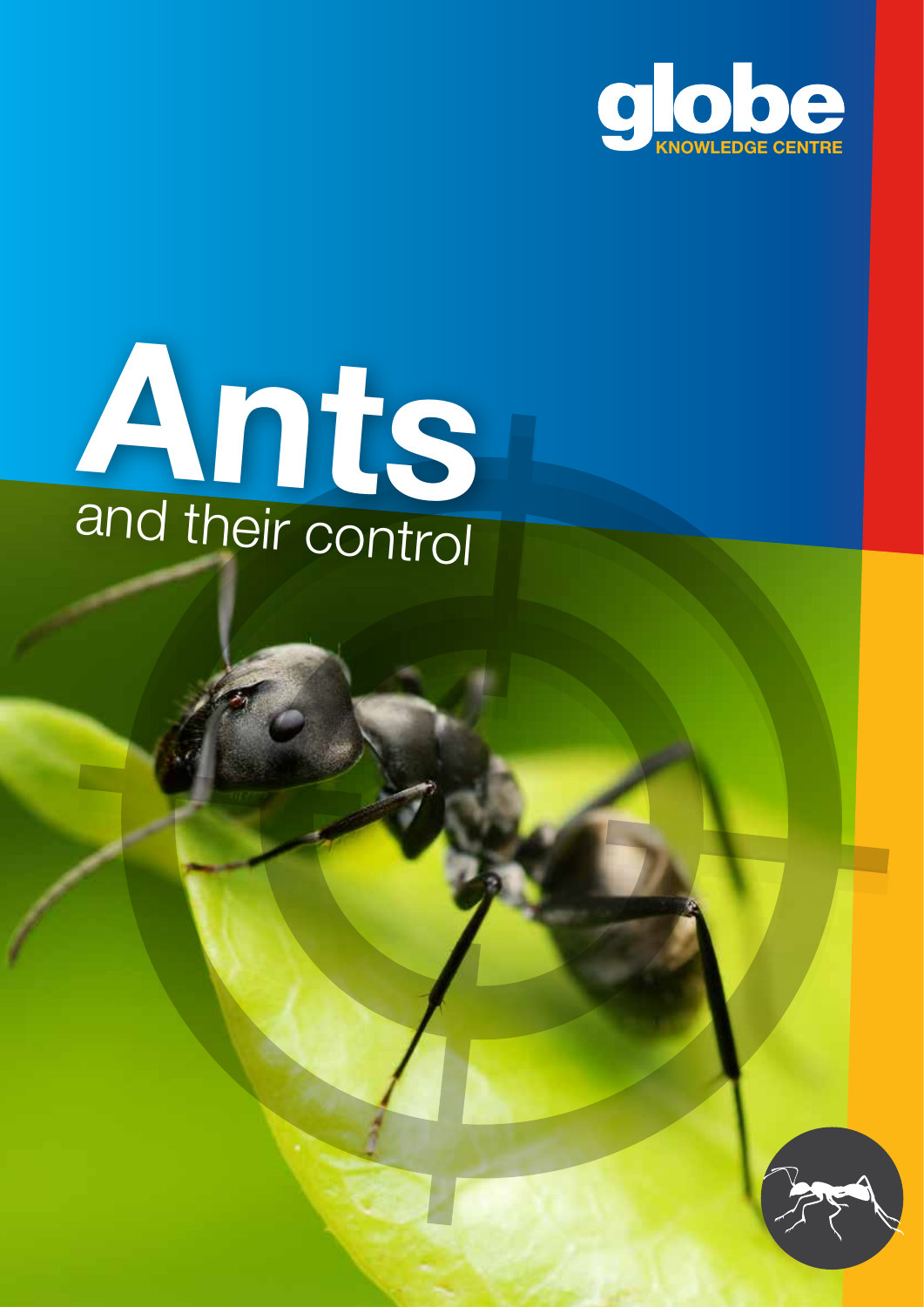

### "Those blasted ants! Where did they come from?"

There's no doubt that even the early cavemen would have uttered those very words in the Neanderthal tongue – maybe as they were sitting down to have a picnic feast on some woolly mammoth steaks.

When it comes to ants themselves, we humans have developed a "love/hate" relationship with them. We can admire them for their industry, their social behaviour, their ability to change their environment to suit themselves and their ability to defend themselves. We are not so fond of them when we find them inside our pantries, power points, electrical motors and even in our pants! They can be an economic pest in agriculture by attacking crop seed-beds or, more importantly, by guarding and transporting aphids and coccids harmful to crops and orchards.

We spare no efforts to rid them from our homes and immediate surroundings but can tolerate them when they confine their activities to the areas away from our dwellings. We can even watch them in admiration as they go about their business, removing dead animal carcasses from the environment and generally cleaning up. No matter what you think of ants, much time and effort has been expended studying them and also studying ways to eradicate them.

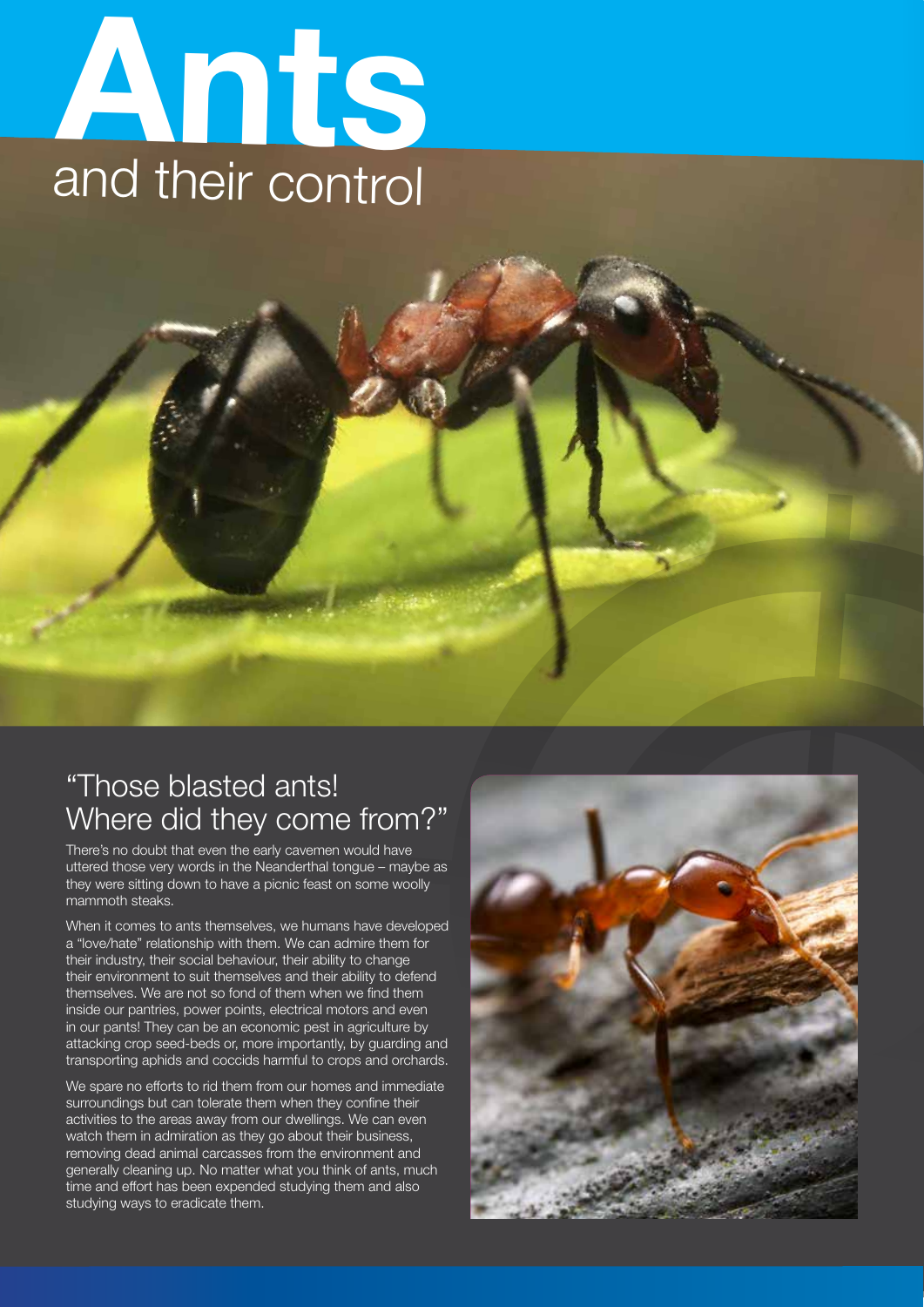

### BIOLOGY

#### Social insects

Ants belong to the Order Hymenoptera (Superfamily Formicoidea, Family Formicidae) along with bees and wasps. Many species from these three groups are "social insects," living together in colonies. In fact, the highest level of both communication and defence occur in the social groups. Communication via odours plays a part in sex attraction and territorial behaviour in the case of bumble bees. Ants use pheromones for trail making. To our distress, many ants, bees and wasps also "pack a punch" when it comes to stinging and/or biting. On the plus side, a large number of Hymenopterans play an important role in pollinating flowering plants with the honey bee *(Apis mellifera)* being the best known.

All ants are social insects with a number of castes: males, fertile females or queens and wingless and usually sterile female workers. The workers, all sterile females, may be subdivided into soldier castes sometimes major and minor types. There are more than 15,000 known species and subspecies throughout the world with around a tenth of those species found in Australia. They are found in all Australian states and territories with numerous species being found in bushland and rainforests.

#### Life cycle

Ants may vary in length from about 1 – 30 mm and are typically black, brown, red, yellow or a combination of these colours. They have a typical appearance with a "waist" between thorax and abdomen and a large metapleural gland opening on each side of the metathorax. They have elbowed antennae and mandibulate mouthparts. Some have a sting at the tip of the abdomen. They exhibit complete metamorphosis with the first eggs being laid by the queen in a small chamber. These eggs hatch into larvae which are white and grub-like. In some species the larvae spin a pupal cocoon but some remain naked. After pupation, the adult castes emerge. Males and females are usually produced at a fixed time of the year depending upon the species. When both males and females are winged, a mass nuptial mating flight or flights may occur. After mating, the unfortunate male staggers away and dies while the female sheds her wings and finds a suitable location to begin a new colony. There is a very high degree of mortality with these flying ants which is lucky for us otherwise we would be neck deep in ants. At the time of the nuptial flights, the ants are sometimes confused with termites, causing consternation in the hearts of many a homeowner and the pest manager who may be looking after the property!

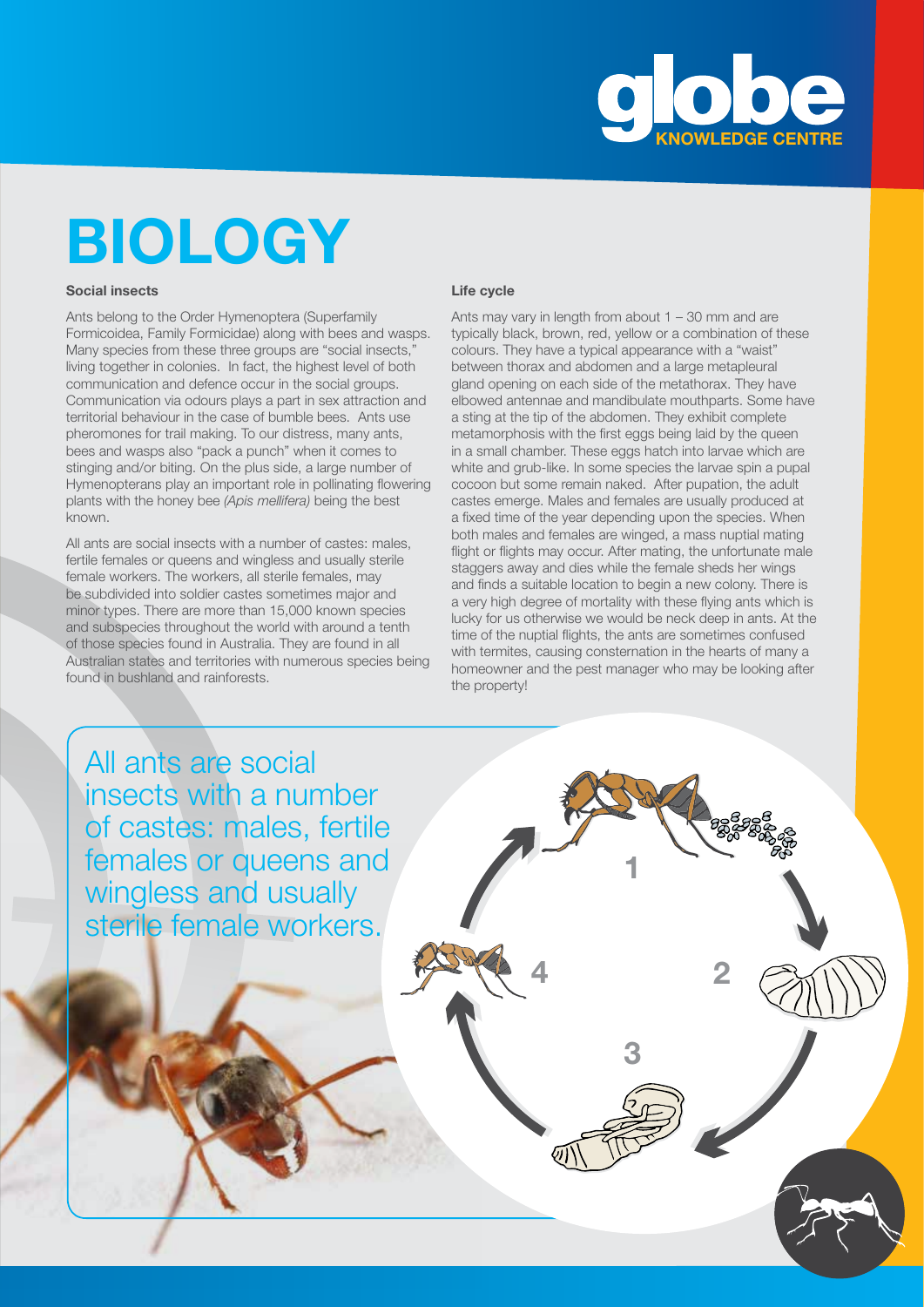# WHY?

### Most ant species are not considered to be pests with only a few native and introduced species causing some concern.

Some nest in decaying timber and may be suspected of actually destroying it whereas they will only infest decaying timber. Most foraging workers come from the exterior of premises but it is not particularly uncommon to find nests in roof voids, cavity walls, behind skirting boards, inside motors, inside window screens, under bath tubs, behind tiles in bathrooms and kitchens and behind taps.

In short, they like similar locations to cockroaches and as a result, control methods are very similar. Because of their nesting habits, it is common to find piles of gritty material on the floor or other horizontal surfaces or around door and window frames. On closer inspection, these piles may be found to contain dead ants which have been thrown out of the nest. No matter how often you sweep up the mess, it will re-appear as long as the ants are active.

This habit of making a little mess is not a mammoth problem but ants do become a nuisance when they are spotted walking inside pantries and getting into food containers, trailing along bench tops, window sills, skirting boards, bath tubs and invading shower recesses.

Fortunately for us, they are not generally considered to be health pests although the relatively rare Pharaoh's ants which are often found inside hospitals are potential disease carriers as they can invade dressings of patients confined to beds and thus pose a real menace.

### WHAT?

Pest ants can be divided in two ways: by colour and size i.e. small black or brown ants and larger miscellaneous species or, by food preference i.e. oily food eaters, protein feeders or sugary-type food eaters. No matter how you choose to

### The most common small black ants are:

categorise ants, correct identification is essential if you choose to use ant baits for their control as some are specific for certain ant species.

White-footed black house ants or, black household ant in Victoria *(Technomyrmex albipes)* a species which will nest inside or outside. They are 2.5- 3.0mm in size and black with pale amber tarsi. They will eat a range of food types but prefer sweet materials.



Black house ant *(Ochetellus glaber)*  a species which normally nests in the ground, under bark or in decaying wood. They will also nest in roof voids or other building cavities. They are shiny black and 2.0-3.0 mm long. They prefer sweet foods.

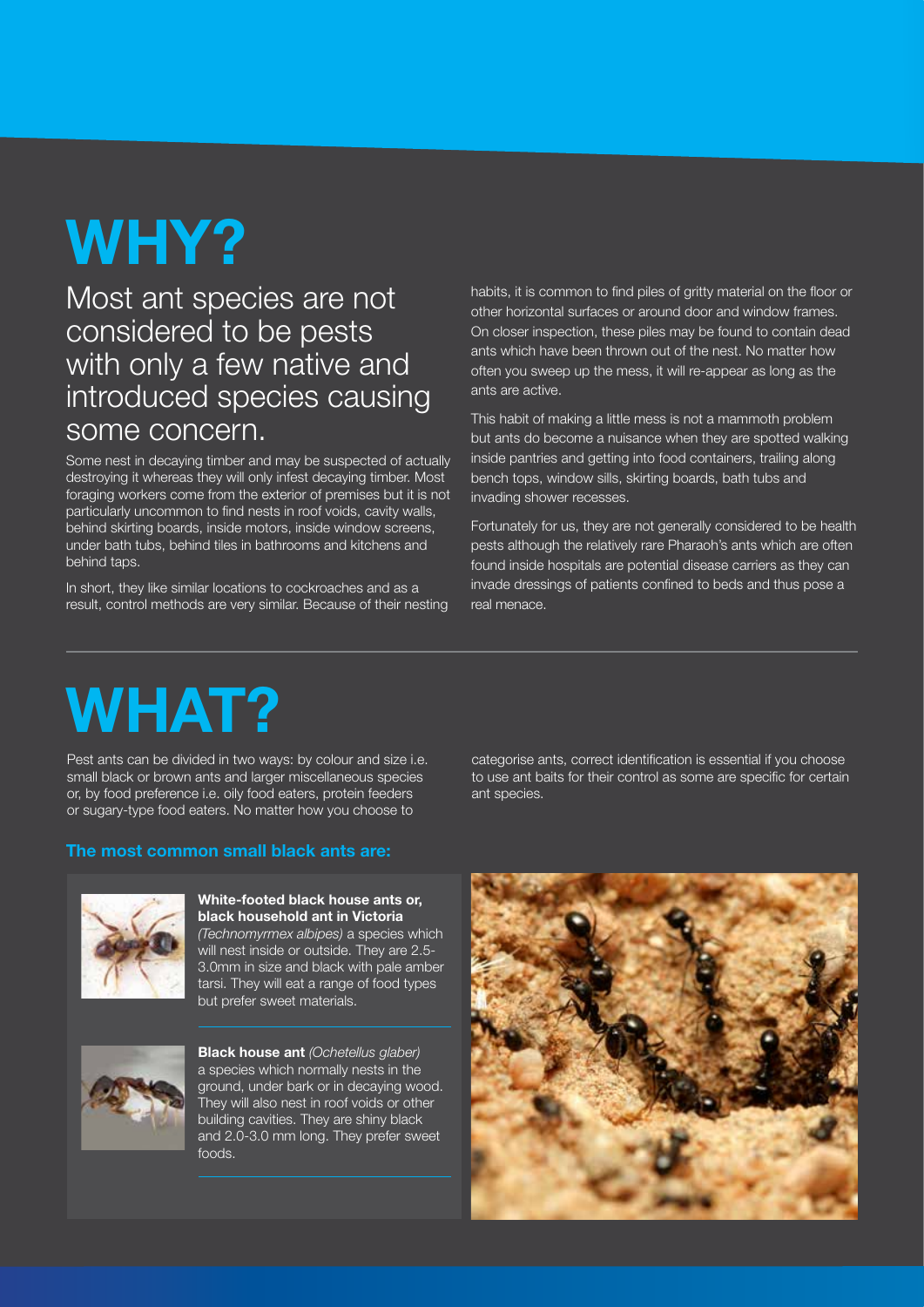

### The most common small brown pest ants found in Australia are:



Coastal brown ants *(Pheidole megacephala)* a species which can usually be found within buildings and under paths or in rockeries, throwing out piles of soil and debris. They are 1.5-3.0 mm in length and light brown to brown in colour. They have both major and minor soldier castes with the major caste having a relatively huge head. They eat proteins and fats.



Brown house ant *(Doleromyrma darwiniana)* a species with similar nesting habits to coastal brown ants. They are 2.0-3.0 mm in size and brown in colour. There is a distinct odour of formic acid when they are crushed. They prefer high protein foods.



Pharaoh's ants *(Monomorium pharaonis)* a species which is rare in Australia but fairly common in Europe and the USA. They commonly nest inside buildings especially near warmer areas e.g. heating ducts. They form large colonies with multiple queens which can take a number of workers with them and start new colonies if disturbed by insecticides. The ants are 1.5-2.0 mm in size, light yellowish brown to darker brown in colour. They will eat protein foods plus fatty or sweet foods.



Argentine ants *(Linepithema humile)* a species which was introduced from South America and is regarded as a very serious pest which has been the target of eradication campaigns since the 1950's. They may nest in exposed soil or concealed by plants or logs. They are 1.5-3.0 mm in size and light brown to brown in colour. They are very aggressive ants and drive out other ant species and other animals from their nesting areas. They will consume a wide range of foodstuffs - sweet foods, meat, insects, seeds and honeydew.



Odorous ants *(Tapinoma minutum)* a species which will nest inside buildings and in wall voids and sub-floors. They are 2.0-3.0 mm in size and brown to dark brown in colour. They will eat sweet foods but will also feed upon meat and household scraps.



Singapore ants *(Monomorium destructor)* a species with similar nesting habits to coastal brown ants but has also been found nesting in electrical switch boxes and can chew through plastic and rubber. They are 2.0-3.0 mm in size and light brown with a darker posterior abdomen. They can bite and sting. They will also feed upon both animal and sweet foods

#### Miscellaneous species include:

Carpenter ants, Jumper ants, Bulldog (Bull) ants, Greenhead ants, Meat ants and Imported Red Fire Ants. Details on these ants can be found in our old friend, "Urban Pest Management in Australia" or on the CSIRO or your State Museum website. Pest managers do carry out control measures on these species but not as commonly as with the foregoing species.

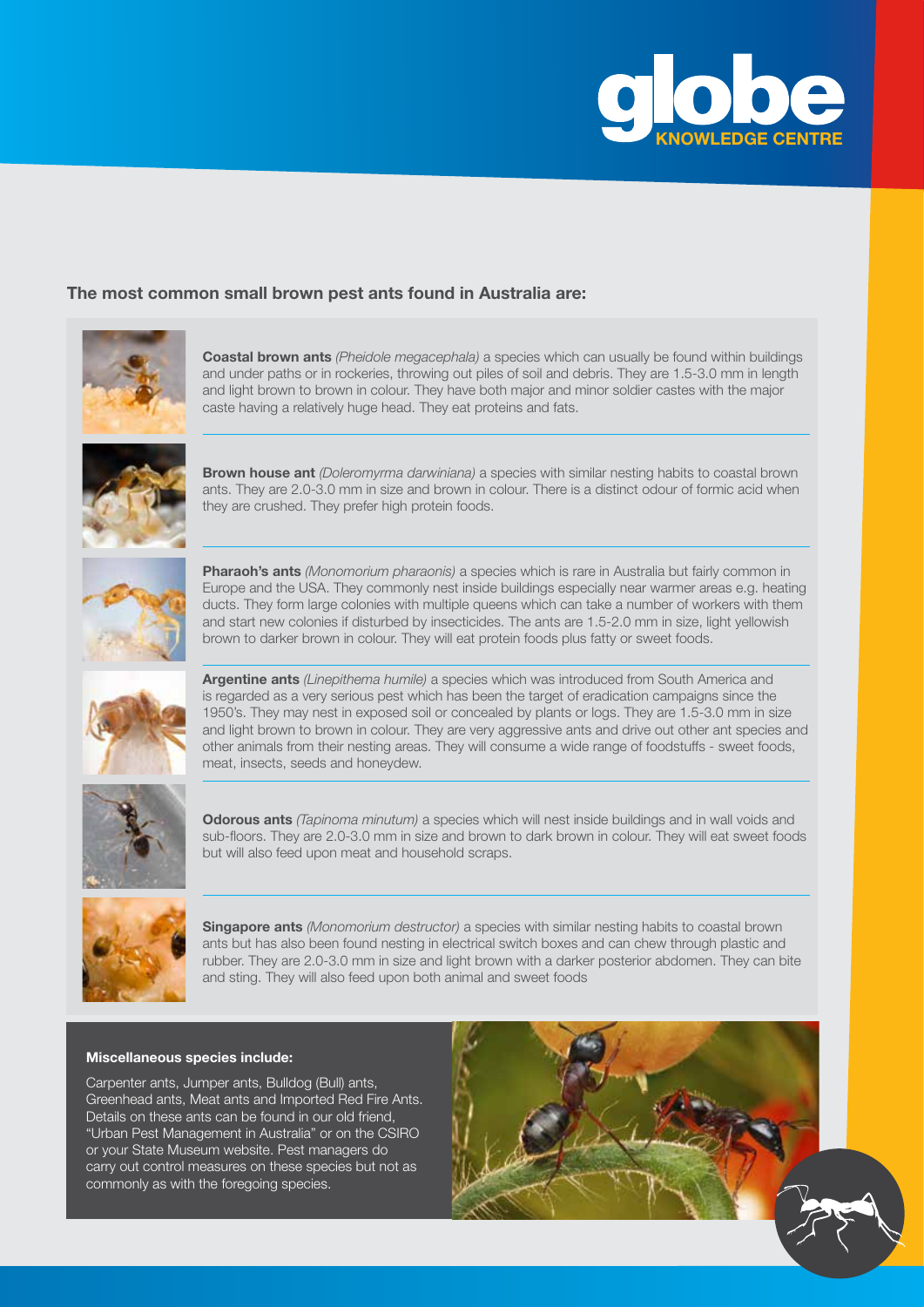## **HOW**

In the "good old days," control measures were unsophisticated to say the least. The "pestie" would back up his truck into the driveway, unroll a long hose and proceed to deluge the front and backyard with around 60 litres of an organochlorine insecticide. This was termed a "blanket spray." The spray would be applied to all lawns, gardens, pathways, fence lines and the base of the house. It may have been applied to the subfloor area where there was one. The roof void would have been dusted with a synthetic pyrethroid powder and maybe even a space spray with Dichlorvos carried out to the interior.

#### Was this an effective form of treatment?

Well, despite what you would suppose, it often wasn't and many a call-back was carried out because the ants were still trailing up the back wall.

#### Why wasn't it effective?

Basically because there was never any effort to locate the nests and the insecticide would have killed many workers but left the nest and all the larvae and pupae untouched, ready to emerge as adults. The insecticide emulsion would be absorbed by porous surfaces and not readily available for pick up by the insects. However, it was the only method used and nobody ever questioned it (apart from the clients who still had ants of course!). Later modifications involved reducing the quantity of insecticide by only spraying a "grid pattern" across the property. By this time, organochlorines were not available and organophosphates, primarily, chlorpyrifos, were used. This was more toxic and much more smelly and possibly most importantly, much more expensive than the organochlorines. The saviour of the pest management world was the introduction of very effective ant baits – solids, liquids or viscous gels. Finally, we could control ants!



#### So, what are the rules for successful ant control?

As you may guess, the first rule is to carry out a: Thorough Inspection A good starting point is to talk to the clients. Their children might be more knowledgeable on the ants' activities as they are more likely to spend time looking at them.

You may use questions such as: "Where have you seen them?" "When?" "How often?" "Are there any moisture problems in the house?" As usual, they may not be able to offer anything of value but they may surprise you.

If you can obtain a floor plan, mark the areas where the ants are tracking. This may help you in establishing the site of the nest and will be helpful when planning baiting strategies. If you can't obtain any assistance from the occupants, you will need to inspect the following areas:

- Kitchens bench tops, along skirting boards, window sills, inside cupboards, inside refrigerator motors, behind taps and wall tiles and under the sink;
- Other interior areas along skirting boards, under carpet edges, window sills, around power points (be careful of electricity), along electrical cables and behind taps and tiles in the bathroom. Look for small piles of grit, sand and dead ants. These piles will form directly underneath ant activity, so look above and you will hopefully see ants tracking;
- Exterior ants could be almost anywhere. They might be trailing along fence rails, on paths, in the lawn or in garden areas. Some species e.g. *Camponotus*, may be more active during the night and you may need to leave some food out to see if it has been taken. Following an indoor ant trail that seems to disappear suddenly, you may find them appearing outside near the point of disappearance. If not, they could be nesting inside a cavity wall or roof void.

Since they are social insects, all ants require a nest from which to operate. Some species will nest in decaying wood, some in soil, some in soil beneath items and some will readily nest inside dwellings in a wide range of locations. Some (black ants) have been found nesting in vehicles – the First Aid kit in a glove box and inside the wing mirror of a pest control vehicle! When you are searching for nests, look for small piles of grit, sand and dead ants. These piles will form directly underneath ant activity, or directly adjacent so look above and you will hopefully see ants tracking.

If you can find the nest, it makes your job easier as you can treat it directly. If not, you will have to rely upon sprays, dusts or baits. These will take longer but, when used correctly, will still provide good control. When using baits, the key is to correctly identify the ant species so that you can use the right bait.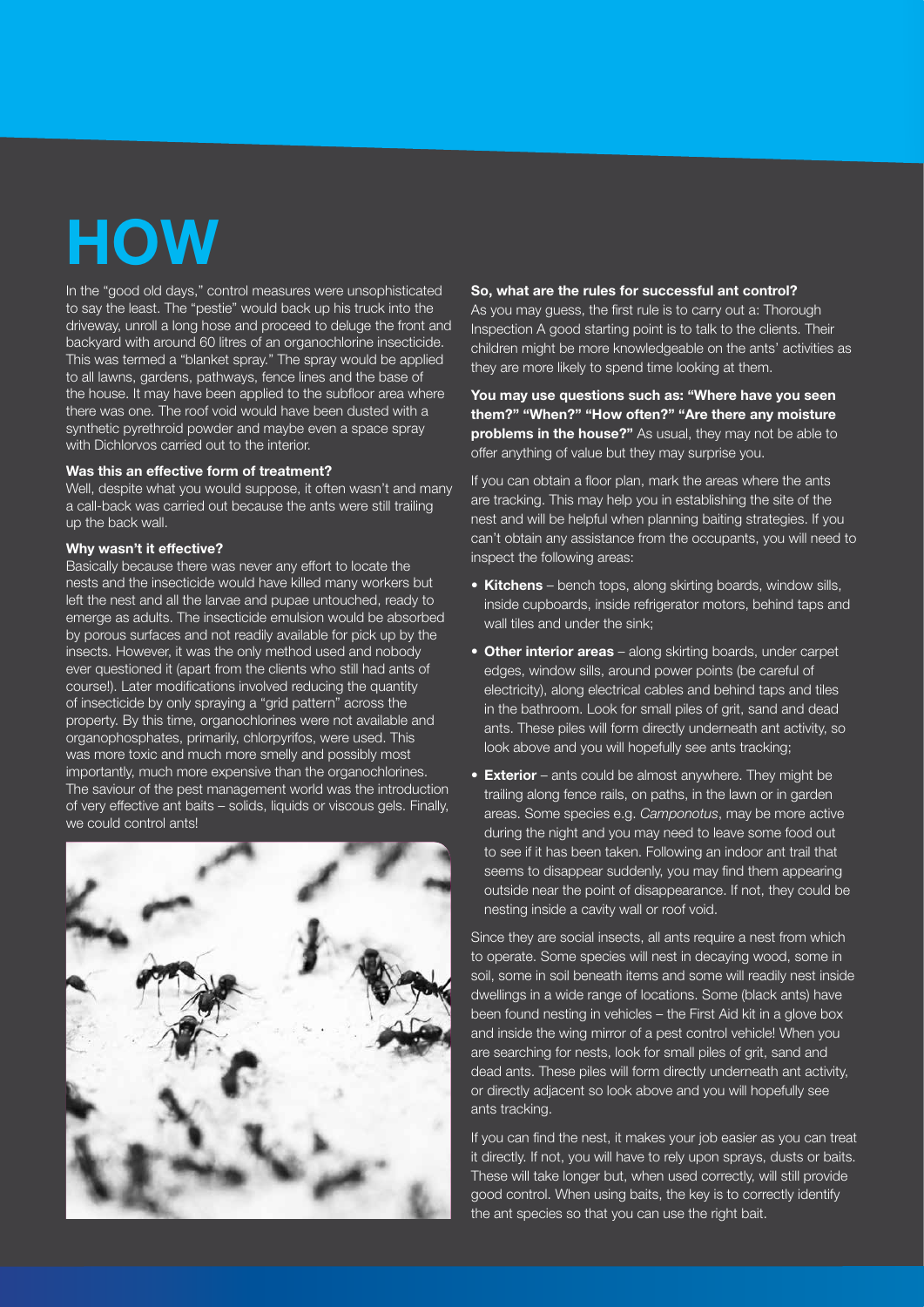

### CONTROL MEASURES

Effective control depends upon a number of factors:

- 1.The particular species involved,
- 2.The location of the nest site(s) and,
- 3.The degree of concern they are causing the occupants.

It may be easy to control a colony with a single queen (*Camponotus* spp), or difficult in the case of species with multiple queens and multiple "homes" and which do not display aggression to workers from other nests (Argentine ants, Odorous house ants and Pharaoh's ants). That is why correct identification is essential before you begin your campaign.

Too many pest managers do not bother to discriminate between species or simply class them as "black" or "brown" ants. On some occasions, Pharaoh's ants have been misidentified as coastal brown ants and attempts have been made to eradicate the infestation by spraying the ant trails with a synthetic pyrethroid or even just with a pyrethrin aerosol.

The resultant disturbance to the colony meant that the multiple queens in the nest split off from the main colony, taking a number of workers with them. The end result was

that the pest manager had a lot of nests to contend with and the hospital staff had a lot of complaints from the patients! The nursing staff had to place the bed legs into jars of water to stop the ants crawling up them and they had to take the bell cords from the beds to prevent the ants crawling down them! One poor unfortunate lady, who was still semicomatose after an operation, had an eyelid eaten away by the rampaging ants. All of this fiasco simply because the pest manager was too lazy to obtain a correct identification!

That is why correct identification is essential before you begin your campaign.

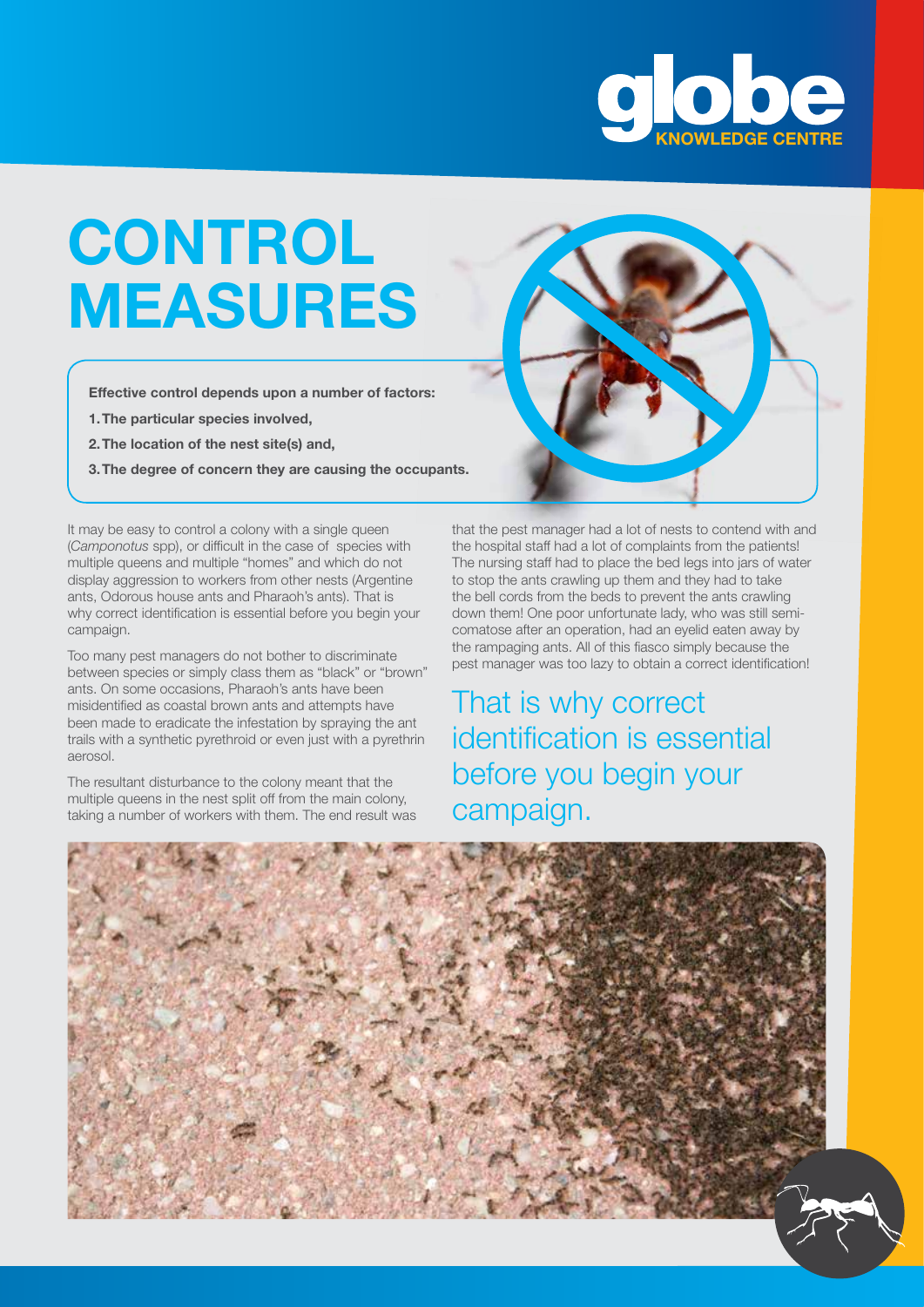### CONTROL BY BAITS AND SPRAYS

With the advent of specific ant baits, both solid and gel type, our problems were nearly over when it came to ant control inside or outside premises.

Ant granules were perfect for the control of some ant species to exterior areas. One formulation even controls pest cockroaches just for good measure!

Most insecticide manufacturers suggest that a two-pronged approach with both baits and liquid sprays be used in order to obtain best results. These manufacturers all supply bulletins with complete instructions on how to use their products. The product labels and these bulletins should all be studied before using any of the materials.



#### The basic rules for the use of baits are:

- The basic premise is that bait should hopefully be consumed within 1 to 2 days when their palatability and moisture content are highest. The ants should die within 3 to 4 days.
- Correct identification (which can't be stressed enough!) – by knowing the species, you can choose the right bait for the job and can also help you find their feeding, trailing and nesting sites.
- $\bullet$  Find the trails you must place the bait where the ants are otherwise you are wasting time and bait. If the ants aren't active at the time, you can pre-bait first with non-toxic foodstuffs. This will help you determine where the ants are feeding and what type of food they prefer.
- Choose the correct bait formulation ants are more finicky feeders than the average two year old child. They may prefer sweet foods or protein based materials. Sometimes the same species will change food preferences depending upon seasons or other conditions. Therefore, you need to have a range of baits in your kit bag. If you just put a small blob of each bait in the ant trails, you will very soon find which they prefer. They will usually jump on the bait within seconds! Using ant baits has a number of similarities to using rodent baits and that shouldn't be a surprise to anybody. Some key rules to observe are:

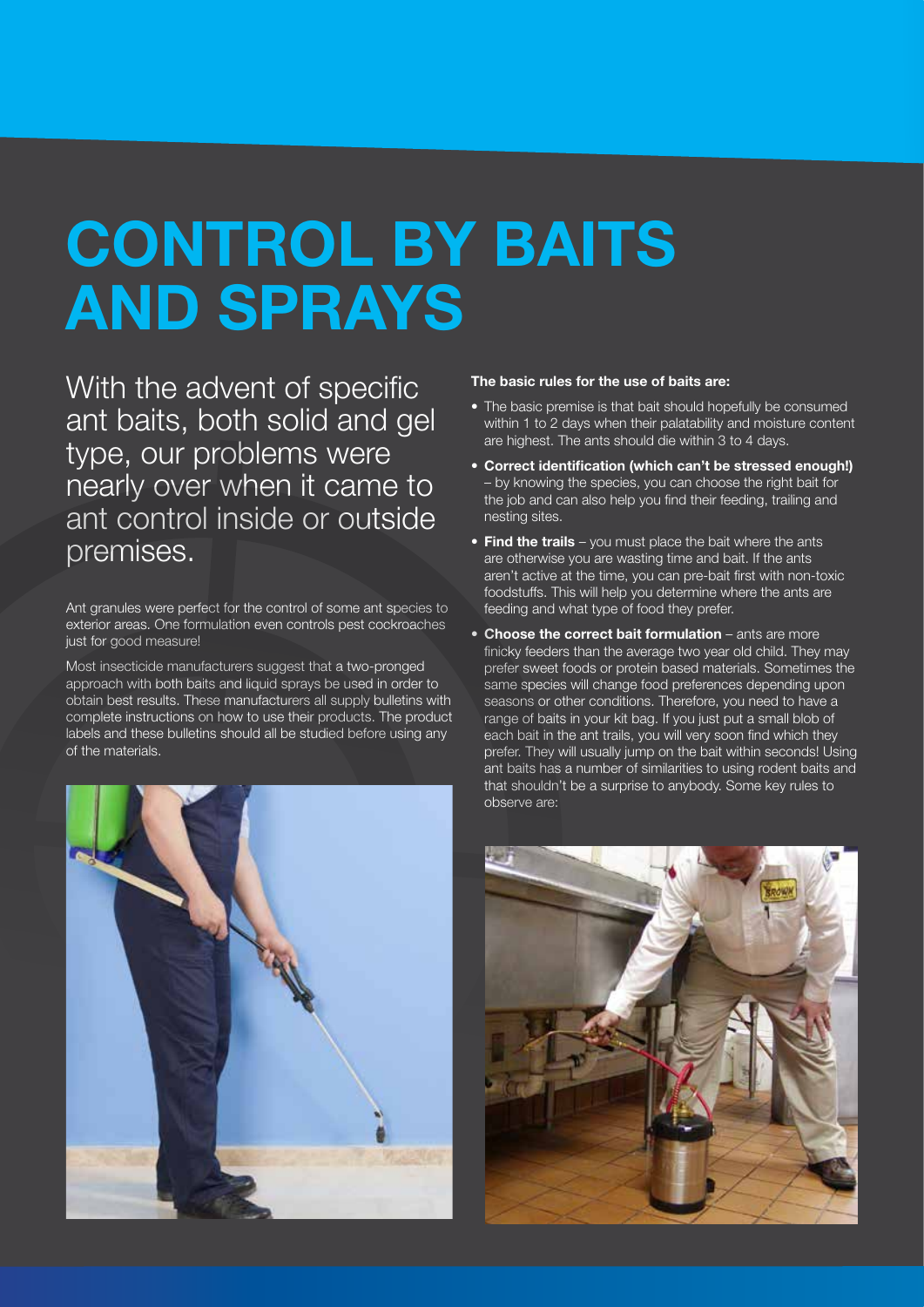

### "Why waste money by applying two formulations?" and that is probably a good rule to live by.

- Place the bait as close as possible to ant trails which are usually near feeding or nesting sites.
- Place adequate amounts of bait out to ensure that they will continue to feed until your next visit. By placing the bait in purpose designed "ant cafes," you will extend the life of the bait.
- Avoid food competition by asking the client to remove available foodstuffs and liquids.
- Avoid placing gel baits near sources of heat as the gel matrix may become liquefied and moisture loss may increase. Also, avoid placing them on dry or porous surfaces which may increase water loss and make them less palatable to ants.
- Some baits lose their potency after only a few days exposure to sunlight. Make sure that you know which they are and replace them as required.
- Some granulated baits lose their potency around three months after the container has been opened. Make sure that you write on the container the date on which it was opened.
- A common piece of advice is that you mustn't place baits on surfaces that have or will be treated with liquid or powder insecticides. Studies carried out by some

researchers have indicated that this is not the case and the baits are still palatable. Some pest managers have stated, "Why waste money by applying two formulations?" and that is probably a good rule to live by.

You may be able to control the ant problem without the use of insecticidal sprays and dusts but, all manufacturers recommend that bait applications are supplemented by the use of such formulations when treating free standing buildings. These insecticidal barriers will serve to prevent future ant activity to the interior.

#### The basic rules for the use of residual insecticide sprays are:

- Non-repellent formulations are considered superior to repellent formulations e.g. synthetic pyrethroids, as the ants will track through the non-repellent insecticide unknowingly. Examples of non-repellent actives and formulations are Bendiocarb (Ficam), Fipronil (Termidor), Indoxacarb (Arilon), Chlorfenapyr (Phantom).
- The sprays should be applied as a barrier to the base of foundation walls, fence lines and garden beds.
- Re-application of the sprays may be necessary after rain.
- Insecticidal dusts should be applied to roof voids where practical.

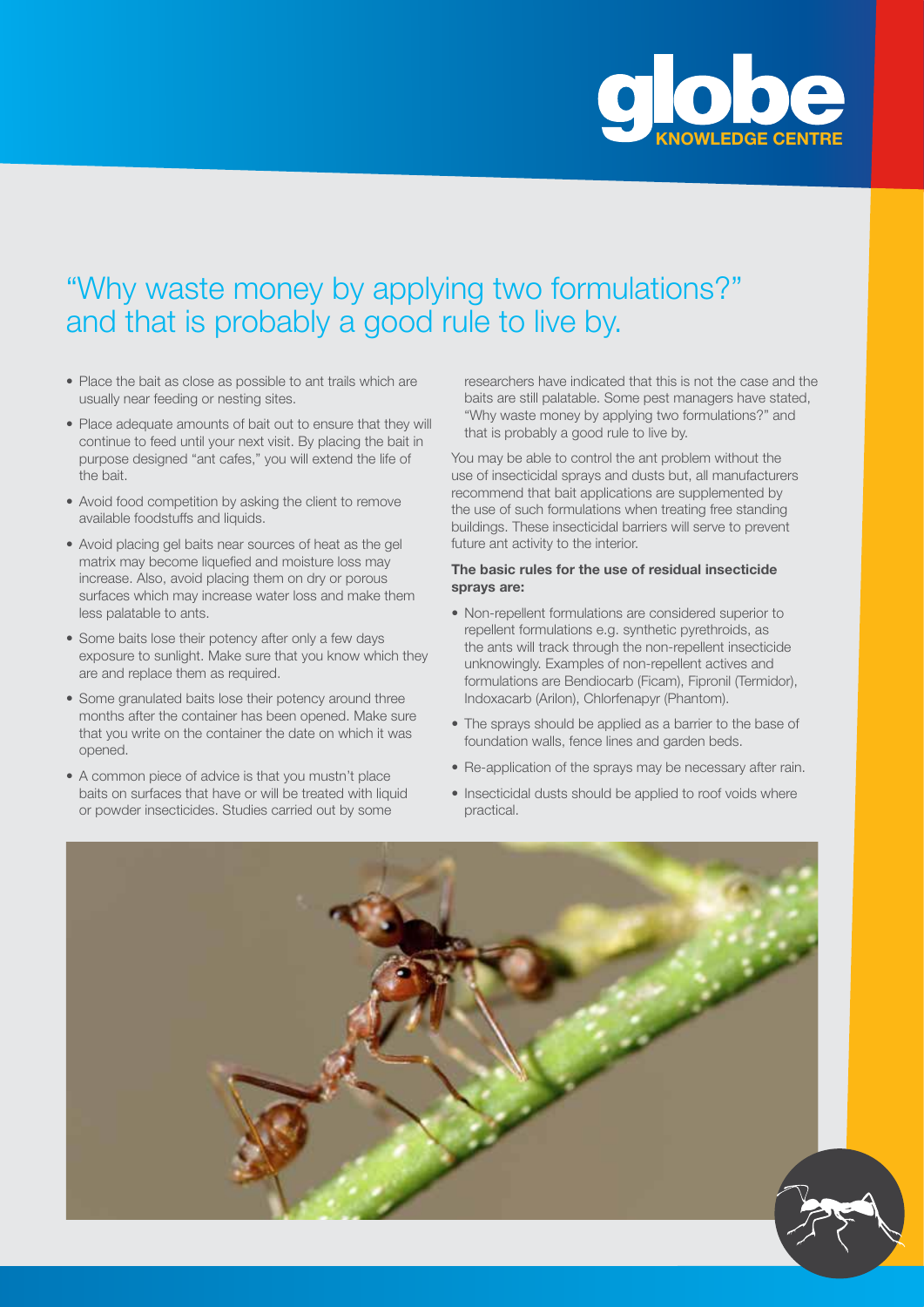## **SUMMARY**

Ants are generally considered a nuisance when they invade your home or workplace but tolerated when they confine their activities to the exterior (except when you're having a picnic!).

Ants are little creatures whose infinite capacity for hard work inspires admiration from observers.

Ant control used to be quite difficult before the advent of effective gel/liquid baits but is now relatively straightforward if you follow all the rules.

Ants perform a very useful function in nature by generally cleaning up the environment and aerating the soil.

Ants should not be killed unless there is a good reason to do so e.g. they nest inside your First Aid kit

### REFERENCES

http://anic.ento.csiro.au/ants/ http://australianmuseum.net.au/Ants-family-formicidae/ http://lifeunseen.co http://www.dpi.qld.gov.au (Fire ants) http://www.ozanimals.com/wildlife/Insect/Ants.html

# **NOTES**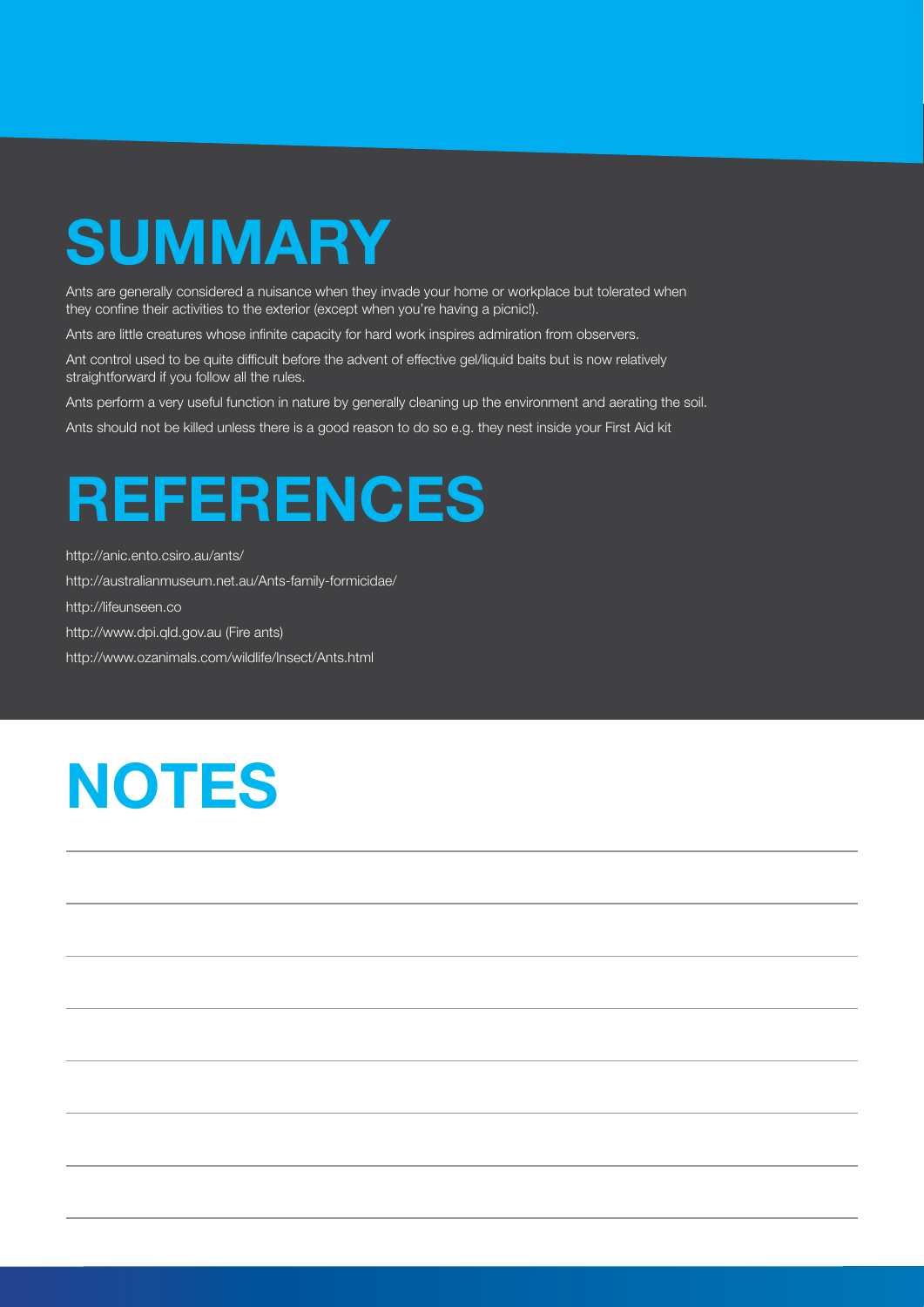

| <b>NOTES</b> |  |
|--------------|--|
|--------------|--|

|  | 325 |
|--|-----|